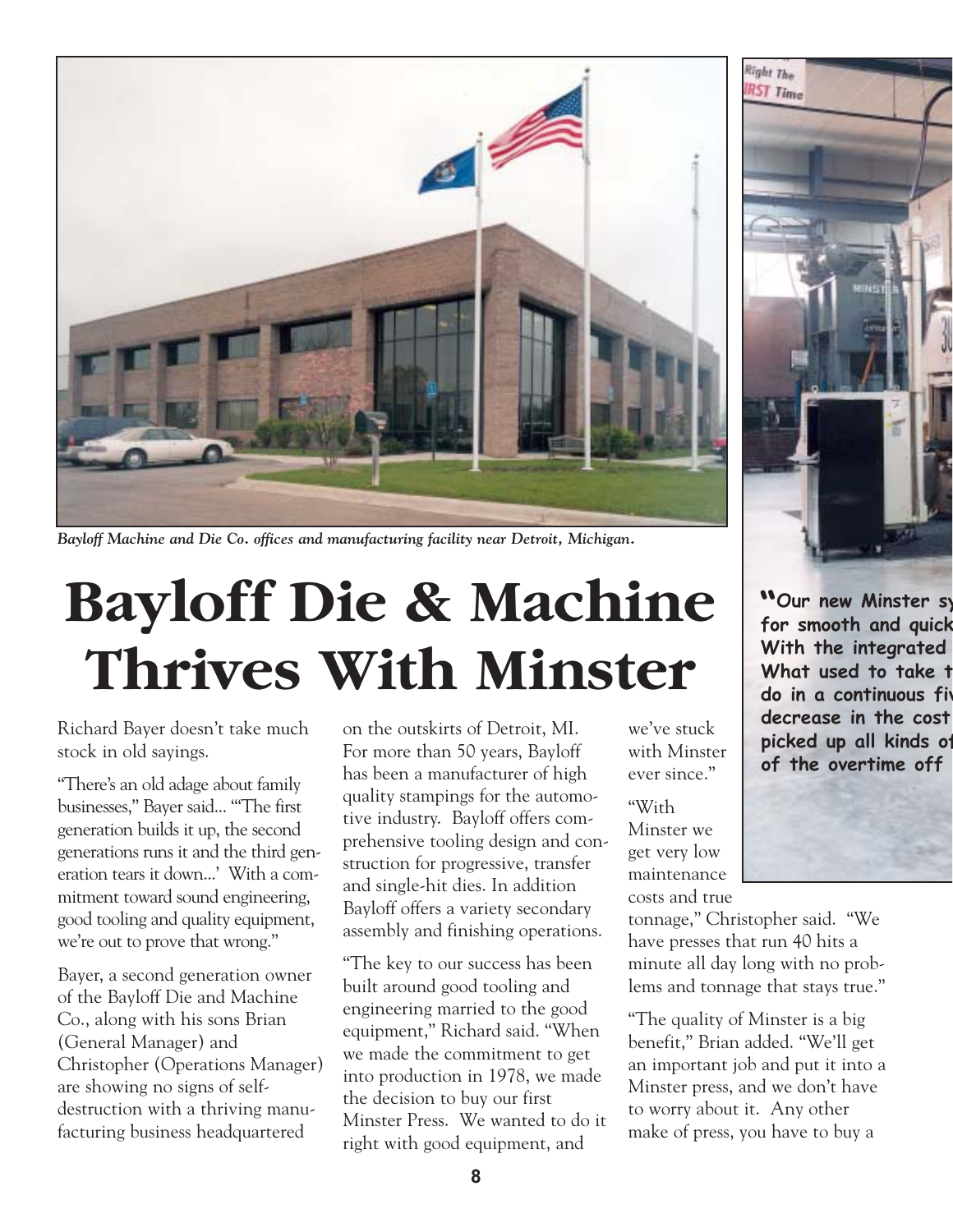**ystem allows k die changes.**

**controls we can run continuously. two to three weeks we can now ve-day run. Thatís not only a of manufacturing, but weíve f capacity and can take some our other presses.î**

> **Christopher Bayer Operations Manager** Bayloff Die and Machine Co.

*A complete Minster coil line, including a reel, coil car, straightener and feed, are integrated through Minster's Production Management Control (PMC) to optimize productivity on Bayloff's E2H-350 press.*

back-up. With Minster you have quality and peace of mind."

Even though most of Bayloff's larger presses are Minsters, Die Improvement Supervisor Phil Hankins is able to make comparisons.

"One of our customers was using a non-Minster press. They were hav-

ing trouble with certain applications, blowing the top off their press," Hankins said. "They brought the die into us, we put it in a Minster press and had no problems."

The newest press at Bayloff is a Minster E2H-350 equipped with the Alternative Slide Motion drive and a complete Minster coil line,

integrated by Minster's Production Management Control.

"Everything about the new E2H is easier and faster," Bayloff's Production Supervisor Beverly Johnston said. "We certainly didn't have to spend a lot of time learning the equipment and training the operators."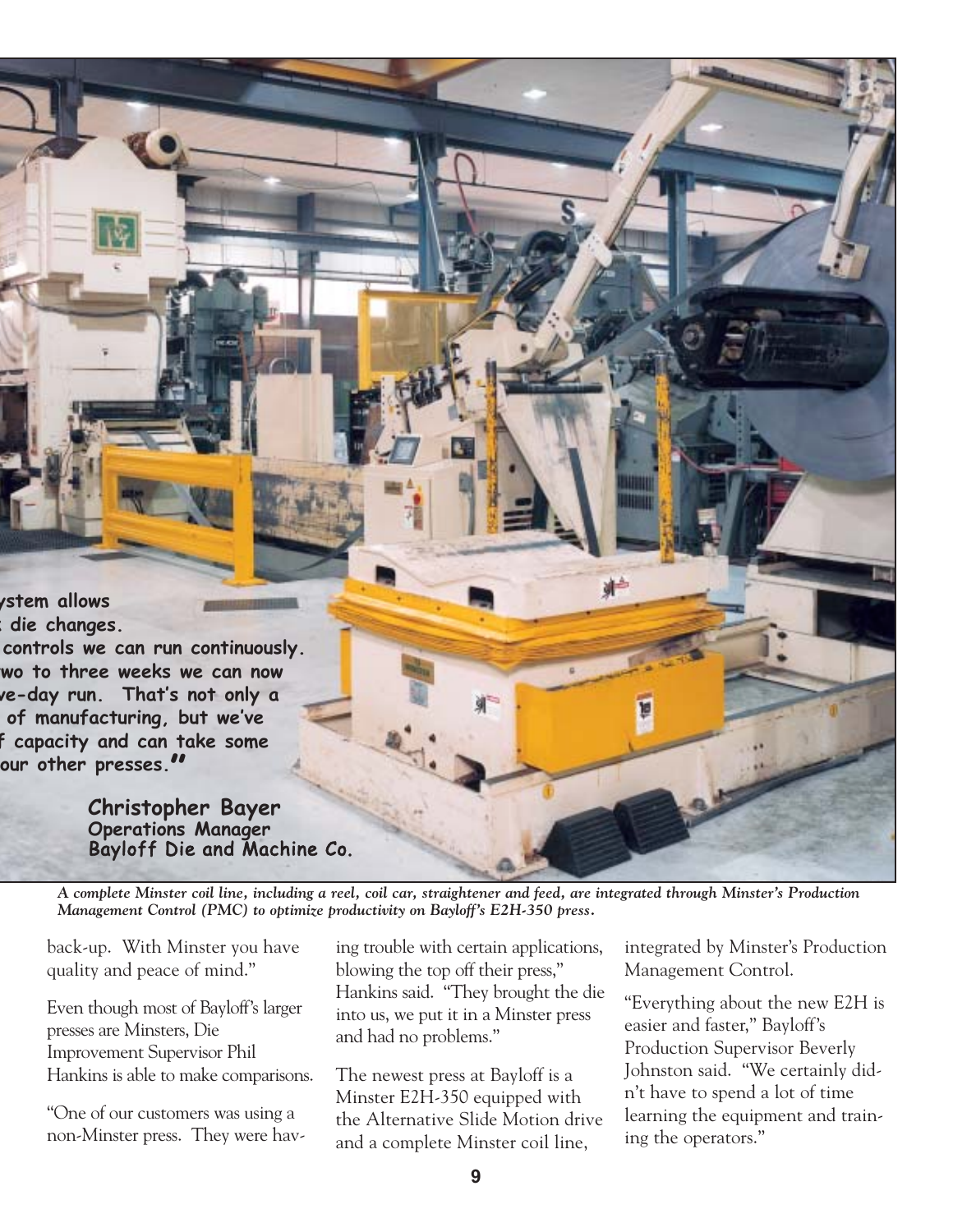"Our new Minster system allows for smooth and quick die changes," Christopher added. "With the integrated controls we can run continuously. What used to take two to three weeks we can now do in a continuous five-day run. That's not only a decrease in the cost of manufacturing, but we've picked up all kinds of capacity and can take some of the overtime off our other presses."

The ASM Drive has also increased production, allowing for variable slide speeds for drawing applications.

"On one particular job we've gone from 40 to 70 strokes per minute with a better part and a lot less die maintenance," Hankins said.

"Minster equipment has con-



tributed to our success as a *Operations Manager Christopher Bayer, Production Supervisor Beverly Johnston and Press Operator Claudette Gagnon review a part produced on Bayloff's E2H 350 press.*



*Minster presses are used for several transfer applications at Bayloff Machine and Die Co.*